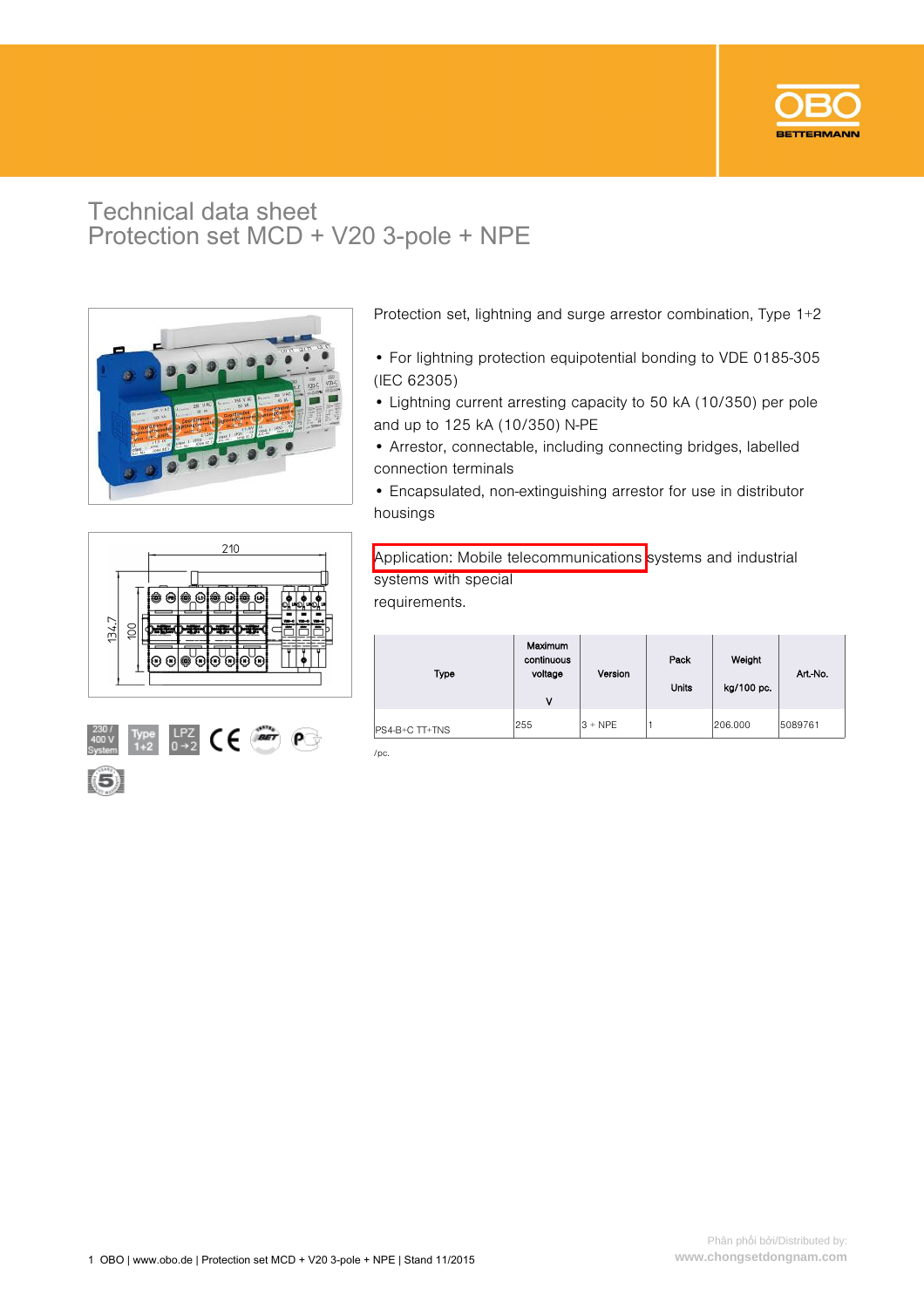

## Connection-/Circuit diagram



| Article number                          |                      |                   | 5089761           |
|-----------------------------------------|----------------------|-------------------|-------------------|
| Nominal voltage                         | $U_{N}$              | $\vee$            | 230               |
| SPD to EN 61643-11                      |                      |                   | Type $1+2$        |
| SPD to IEC 61643-1                      |                      |                   | class I+II        |
| <b>LPZ</b>                              |                      |                   | $0 \rightarrow 2$ |
| Lightning impulse current (10/350)      | <sup>l</sup> imp     | kA                | 100               |
| Nominal discharge surge current (8/20)  | 'n                   | kA                | 100               |
| Arrester surge current (8/20) [total]   |                      | kA                | 100               |
| Maximum discharge current               | max                  | kA                | 100               |
| Voltage protection level                | $\cup_p$             | kV                | 1,3               |
| Response time                           | t <sub>A</sub>       | ns                | $25$              |
| Follow current quenching capacity Ipeak | <sup>I</sup> fi peak | kA                | 25                |
| Maximum back-up fuse                    |                      | $\overline{A}$    | 125               |
| Temperature range                       | ზ                    | $^{\circ}{\rm C}$ | $-40$             |
| Division unit TE (17.5 mm)              |                      |                   | 11                |
| Protection rating                       |                      |                   | IP 20             |
| Connection cross-section, rigid         |                      | mm <sup>2</sup>   | 10                |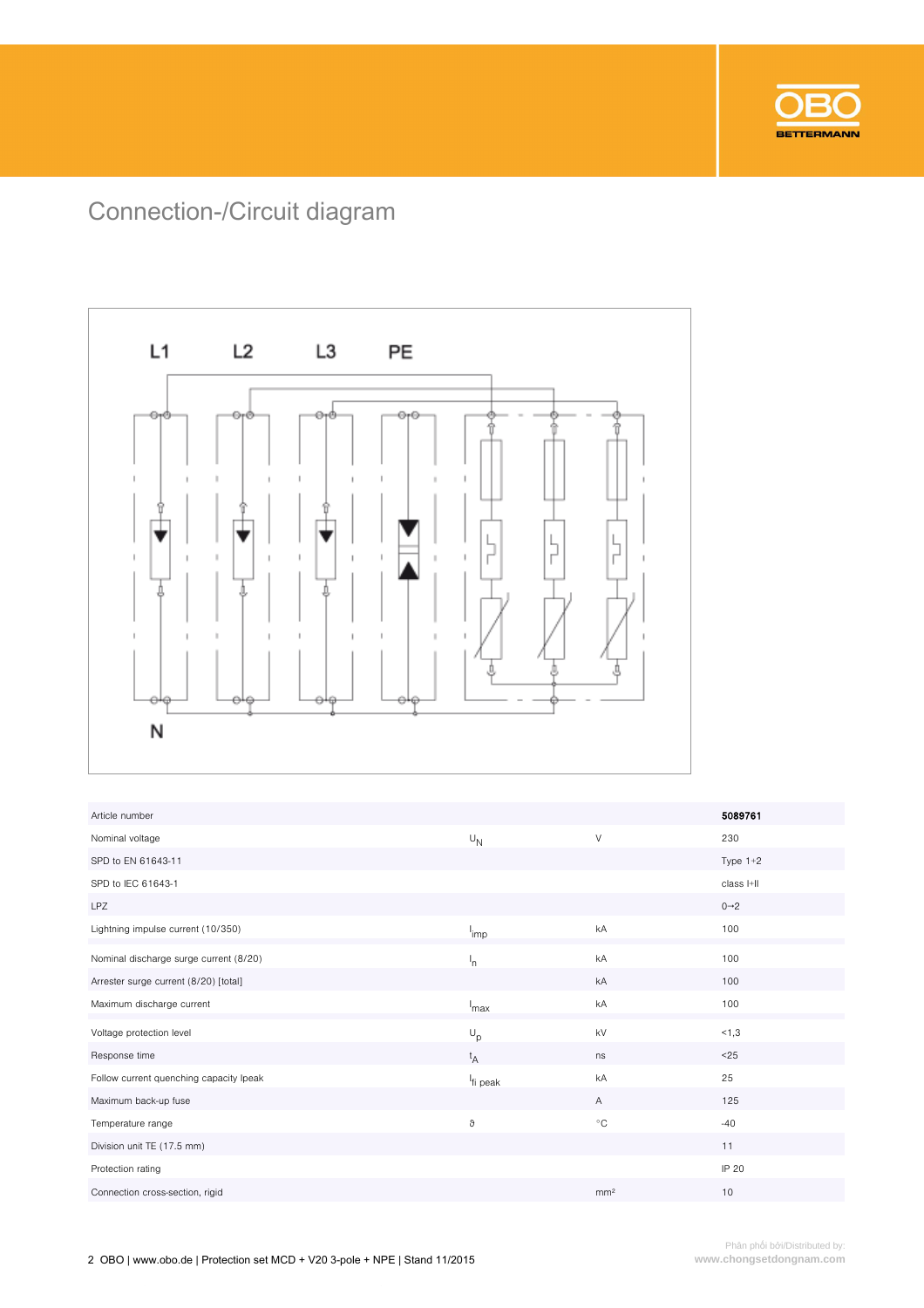

## Connection-/Circuit diagram

| Connection cross-section, multi-wire | mm <sup>2</sup> |  |
|--------------------------------------|-----------------|--|
| Connection cross-section, flexible   | mm <sup>2</sup> |  |